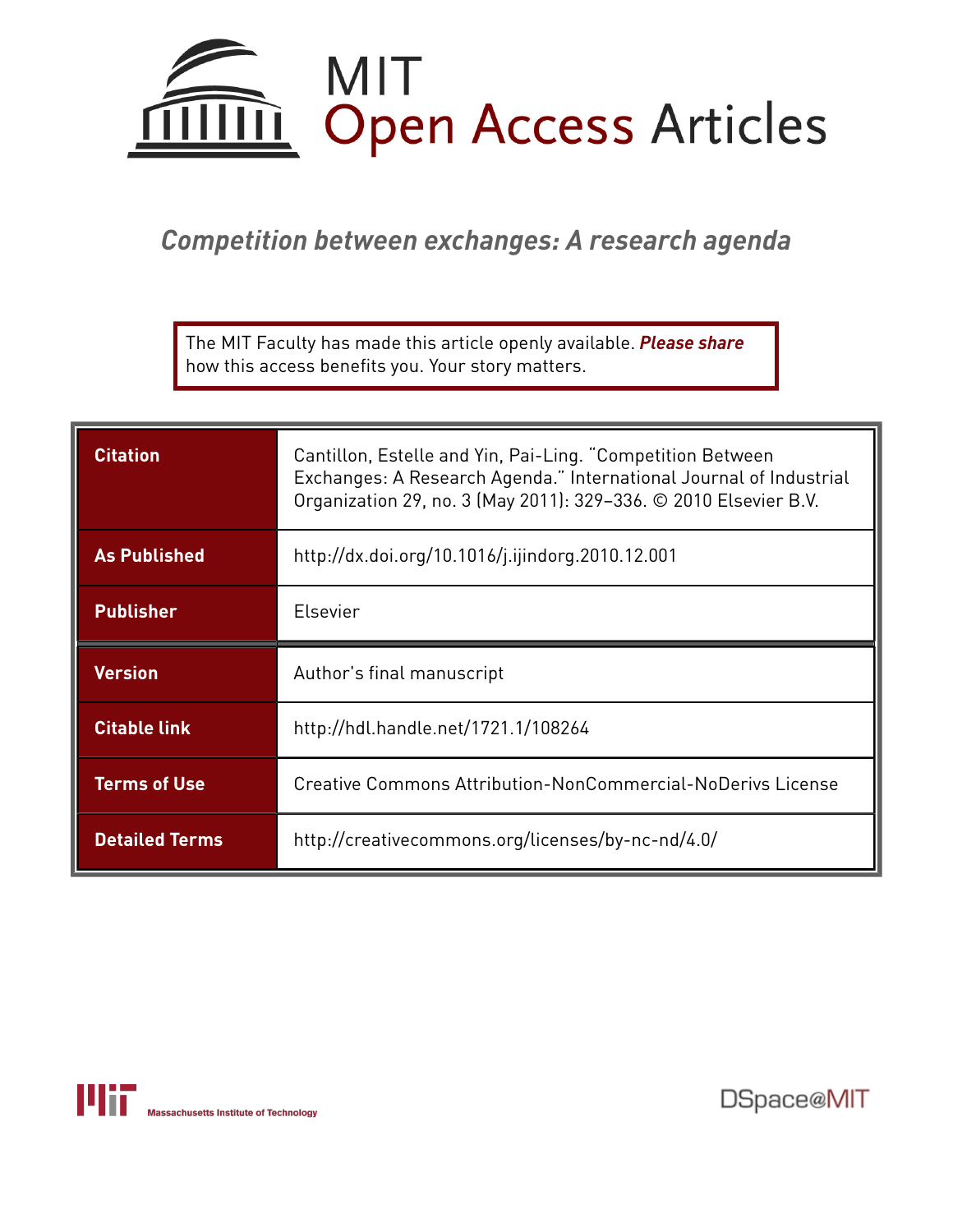## **Competition between Exchanges: A Research Agenda<sup>1</sup>**

## **Estelle Cantillon and Pai-Ling Yin November 2010**

## **1. Introduction**

-

The financial exchange industry has undergone profound changes in the past 20 years. On the technological front, advances in telecommunications and computer power have changed the economics of the business entirely by offering new ways to make markets, greater speed of dissemination of financial information, greater access to exchanges from anywhere in the world, new interfaces allowing traders to route their orders where most profitable and algorithmic trading. On the governance front, most exchanges have moved from a memberowned structure, where users of the exchange were also its shareholders, to a for-profit structure. Many have eventually sought to issue shares publicly. Finally, the industry has experienced an unprecedented wave of entry of new platforms and, at the same time, an unprecedented wave of mergers. $2$ 

As the industry is in flux and it is unclear whether the current organization is permanent or transitional, policy-makers must take a stance on merger applications and new regulations to improve the performance of financial markets. For many of these decisions, they combine institutional and industry knowledge with the "standard industrial organization toolkit" of industry analysis.

In this paper, we argue that this toolkit is not sufficient to answer questions such as, for example, the likely or even optimal market structure for the financial exchange industry. There are important gaps in our understanding. Financial exchanges are special because their microstructure is part of their business models. Financial markets are special because of the heterogeneity of trading motives and because of the way in which these markets create value. No "off-the-shelf" IO model integrates these aspects in a way that is useful for policy. The finance literature is of no greater help because it tends to narrowly focus on the trading decision, at the cost of abstracting from the economic implications of the other events surrounding this transaction, and because it has largely taken market structure as fixed and exogenous.

<sup>&</sup>lt;sup>1</sup> Acknowledgements: We are grateful to Hans Degryse, Thierry Foucault, Ginger Jin and Vincent van Kervel for their comments and suggestions. Financial support from ERC grant MaDEM is gratefully acknowledged.

 $2$  Just to name a few recent mergers or acquisitions: the InterContinental Exchange and the International Petroleum Exchange (2001); Euronext and LIFFE (2002); NYSE and Archipelago (2006), Euronext (2007) and NYMEX (2008); the London Stock Exchange and Borsa Italiana (2007); Eurex and ISE (2007); CME and CBOT (2007), and NYMEX (2008); Toronto and Montreal Stock Exchanges (2008); NASDAQ and the Philadelphia Stock Exchange and OMX (2008).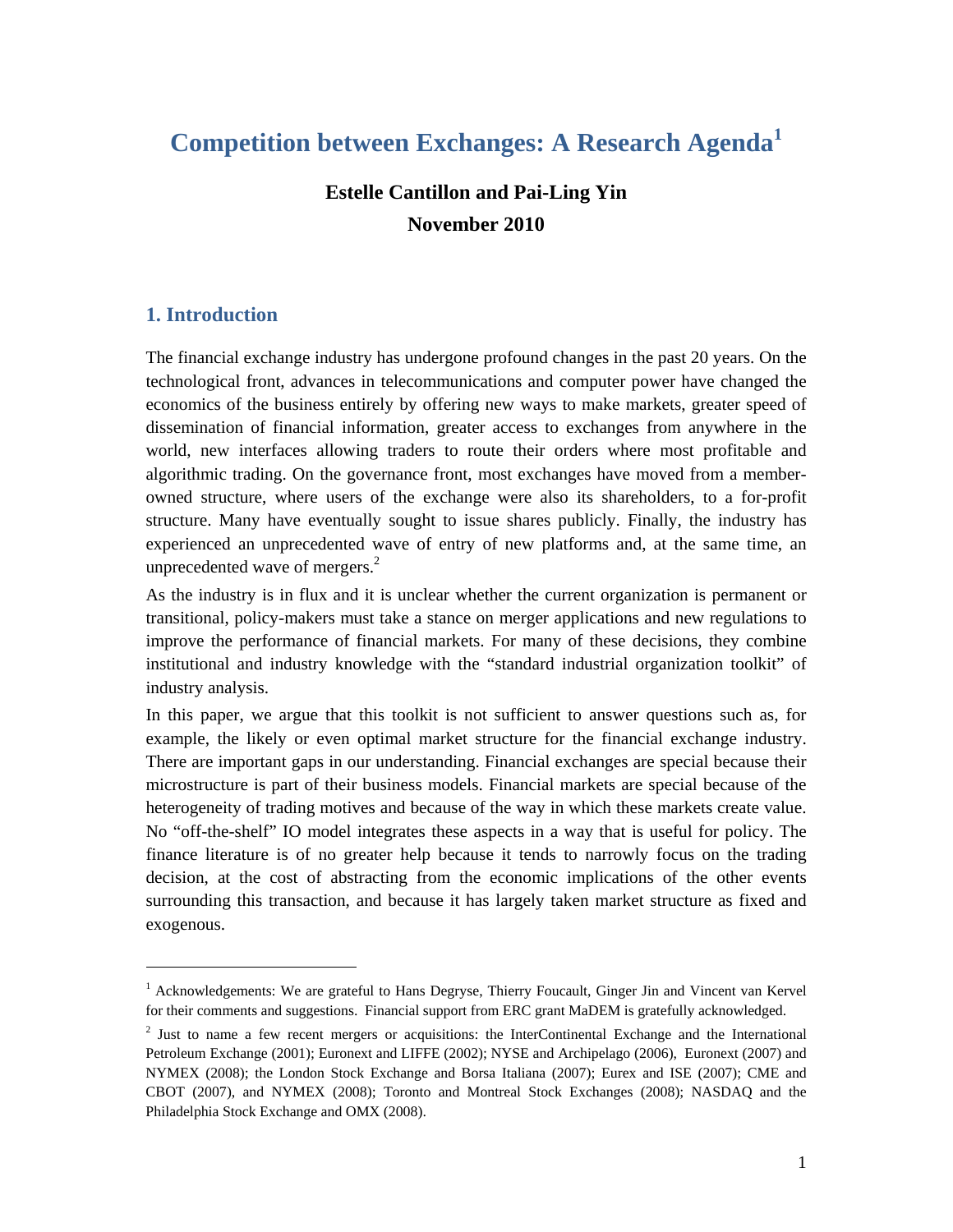We illustrate these points by focusing on the way exchanges compete for trading. Specifically, we first argue that the combination of finance microstructure and industrial organization can significantly enrich the debate on the "network externality puzzle" (Madhavan, 2000), i.e. why trading in one security does not aggregate in one place. We then discuss how viewing exchanges as multi-sided markets can generate new insights on their price structure. On both topics we suggest questions for further research.

This paper is organized as follows. Section 2 provides a brief overview of the workings of the exchange industry. Section 3 summarizes the lessons from research in finance on the competition between exchanges. Section 4 revisits the "network externality puzzle." Section 5 discusses the competition implications of exchanges' multi-sidedness. Section 6 concludes.

## **2. Financial Markets: The Basics**

In this section, we provide a brief overview of how exchanges and market platforms work for the reader who is not familiar with this industry.

To start with, it is useful to recall that the ultimate goal of financial markets is to help individuals, firms and governments manage their inter-temporal inflows and outflows of cash and assets. They do so by aggregating information (so that economic agents can properly optimize) and reducing transaction costs.

### **2.1. Securities and trading motives**

Because financial circumstances are almost as diverse as individuals, there is a very large set of potential financial transactions. For the purpose of this paper, we will focus on two classes of securities: stocks and derivatives. Stocks are issued by firms in exchange for capital. They represent ownership shares in the company. Their value depends on the profitability and ultimate health of this company. Derivatives are financial instruments whose value depends on the value of other more basic instruments or products. For example, a call option on a stock is a contract that gives the holder the right to buy that stock at a given price, within a given time frame. A future on a stock is a promise to buy or sell that stock at a given price and at a given time.

Each security has its "natural" traders: those economic agents whose financial needs it addresses. Thus, for example, derivatives will attract investors who need to hedge a position in the underlying instrument or product. But trading in any security will also attract traders seeking profit opportunities, independently of their intrinsic interest for this security. Speculators trade on the basis of their forecasts about the future movements of prices: they take positions hoping that prices will move in a direction favorable to them. Arbitrageurs are traders who speculate on the price comovements between similar securities.

#### **2.2. Exchanges and other trading venues**

Stock exchanges were created in the  $18<sup>th</sup>$  century to facilitate trading in securities by centralizing transactions and setting rules for how traders reach an agreement (derivatives exchanges emerged in the 1970s). Centralization pools liquidity and makes it easier to find a counterparty.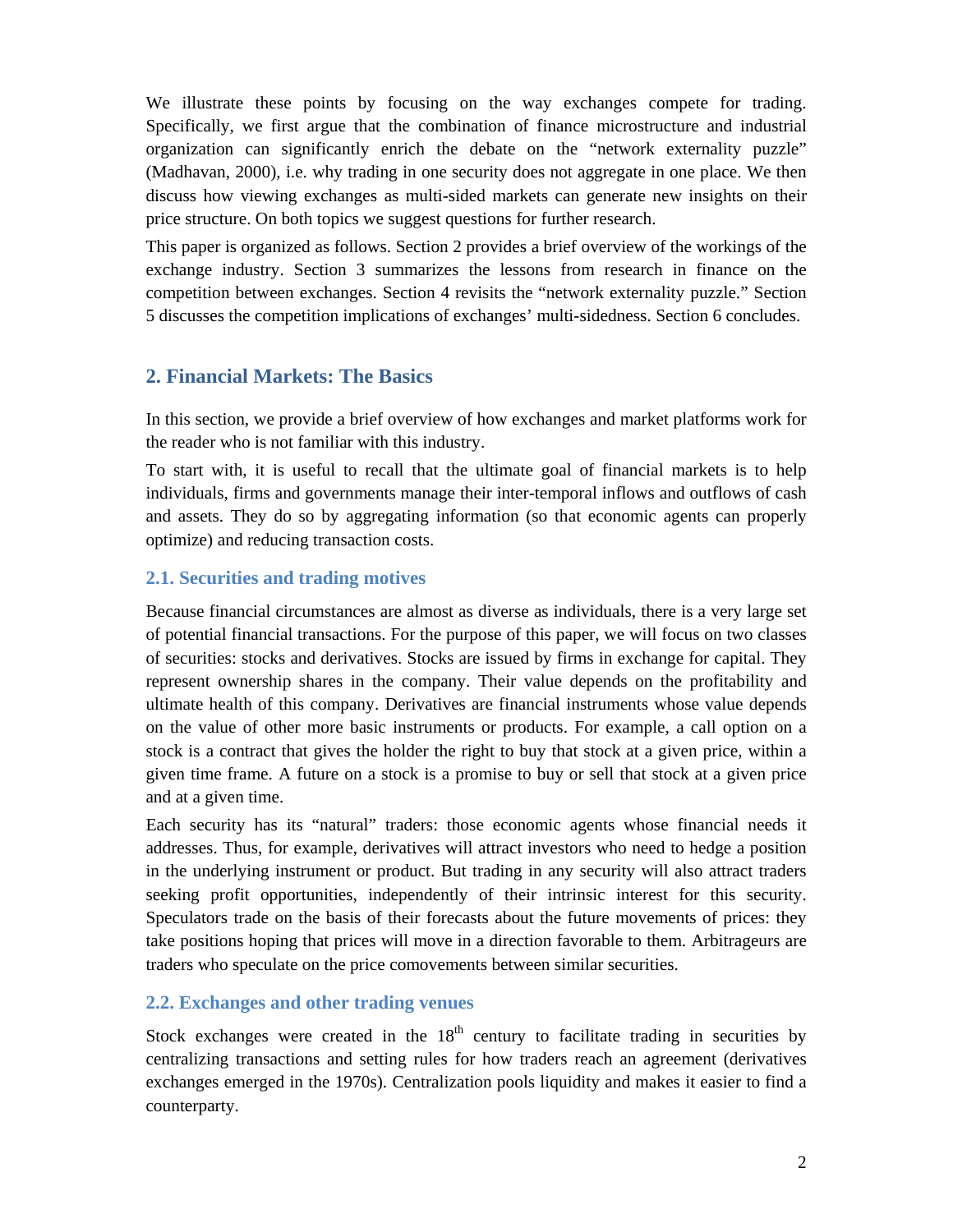Each exchange has its own rules covering which securities can be traded, who can participate, and what mechanism is used to match supply and demand and determine the transaction price. There are two broad categories of trading mechanisms: quote driven and order driven. Quote-driven markets are markets where market-makers compete by posting prices at which they commit to buy and sell a given security. Buy and sell orders never interact with one another in a quote-driven market. Instead, buyers and sellers trade with the market-maker who makes a profit from the difference between the bid price and the ask price. This compensates market-makers for the risk they take by holding inventories of the traded security. Market-makers revise their quotes periodically in order to reflect market conditions, the state of their inventory, and competition with other market-makers. Order-driven markets are mechanisms where buy and sell orders interact directly. The price adjusts to changes in the ratio of buy and sell orders. Most electronic markets fall into this category. Typically, traders can place conditions on the execution of their orders. A market order is an unconditional order to execute at the best current available price. A limit order is an order to execute a transaction if the price reaches at least a certain level (for a sell order) or is below a certain level (for a buy order). If these conditions are not satisfied, the order is kept in a socalled "limit order book" until they are met or the trader cancels the order.

Stock exchanges have traditionally had three sources of revenues: transaction fees, trading data sales and the listing fees charged to the companies whose stocks are traded on the exchange.<sup>3</sup> Because derivatives exchanges design the securities for which they organize markets, instead of organizing a market for existing securities, they do not get any listing fees. There is much heterogeneity however across exchanges as to the relative importance of these sources of revenues. For example, some exchanges focus on trading services and even organize markets for stocks that they do not list. The transaction fee component of their revenues tends to be bigger and the listing fee component smaller. Others only organize markets for listed companies and are able to extract higher listing fees.

In addition, exchanges have recently tapped new sources of revenues. First, some exchanges have vertically integrated into post-trading (see section 2.3. below). Second, with the emergence of electronic trading, the provision of technology services such as electronic trading platforms has become a source of revenues for some exchanges.

At the end of the 1990s, electronic platforms, initially targeted at institutional investors, emerged as an alternative to traditional exchanges to trade stocks. These platforms, which became known under the name of ECNs (electronic communication networks) concentrated on trading services and did not have the listing and regulatory functions of exchanges. As early as 1996, regulation in the US sought to integrate these ECNs into the rest of the trading infrastructure. In particular, ECNs in the US can choose to be regulated as broker-dealers or as an exchange (many have chosen this second option). In Europe, the entry of ECNs in trading services was greatly deregulated with the implementation of the Markets in Financial Instruments Directive (MiFID) in 2007.

 $3$  In the traditional model, exchanges only organize markets for companies that apply for listing and satisfy the criteria for listing.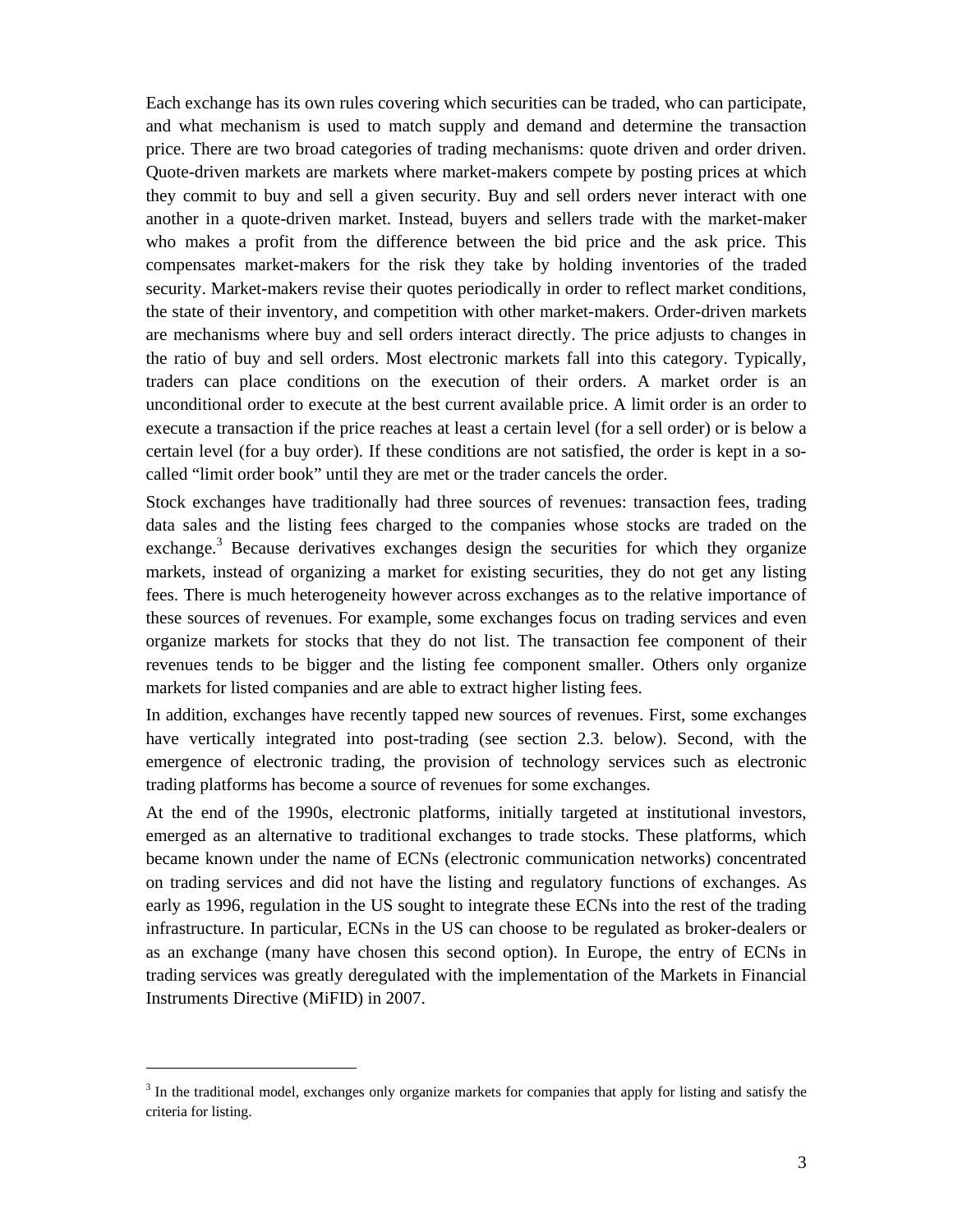## **2.3. Post-trading: Clearing and Settlement**

Once a trade has been executed on an exchange, the clearance and settlement process begins. The details of the trade are sent to a clearing house. Clearing houses register and aggregate trades to establish who owes what to whom. Netting—the process by which net positions of market participants are derived by summing up all their buy and sell orders—reduces settlement values and transaction costs dramatically. Clearing houses also offer other services, such as acting as central counterparty (the buyer to every seller and the seller to every buyer). By this process, a clearing house replaces the original bilateral contract by two bilateral contracts and guarantees the trade.

Derivatives are special among securities because no money is exchanged at the time of transacting. Delivery and payment take place at maturity. Because economic conditions may have changed between the time of the transaction and the maturity, ex-ante beneficial trades are usually no longer ex-post beneficial for one of the parties. To remove the resulting incentives to default, clearing houses require that derivatives traders deposit margins as collateral. These margins are updated daily in a way that eliminates traders' incentives to default.

The final step in the transaction is its settlement. Settlement is the process by which the legal ownership in the traded asset is transferred. It is carried out by a depositary. The depositary acts as a "securities bank" that holds physical securities in custody and holds accounts of their ownership.

As suggested above, some exchanges are vertically integrated into most, if not all, posttrading activities. Diversity rules again, however. Any configuration between the full "silo model" where an exchange is vertically integrated with clearing and settlement, and the "horizontal model", where exchanges have equal and non exclusive access to the post-trading infrastructure, is possible.

## **3. What do we know from the finance literature?**

The finance literature has long studied competition between trading venues. In fact, the academic debate on this subject dates back at least to Demsetz (1968) and Smidt (1971) in the context of the creation of the NASDAQ. Simply put, the question then was whether competition between market-makers or monopoly for the provision of trading services would maximize the performance of financial markets. The main arguments in favor of monopoly are scale economies and the presence of network externalities in trading. Indeed, it is easier to find a counterparty in large markets. The price impact of a transaction also tends to be smaller in markets that attract higher trading volumes. This reduces transaction costs. The main argument in favor of competition is the competitive pressure it places on the transaction fees charged by the exchanges.

This debate was revived following the entry of electronic communication networks (ECNs) in the United States in the 1990s and the deregulation of trading activities in Europe with the implementation of MiFID. In both cases, the entry of these alternative trading platforms in direct competition with exchanges has led to the fragmentation of trading volumes across venues. The literature has focused on measuring the impact of this fragmentation on market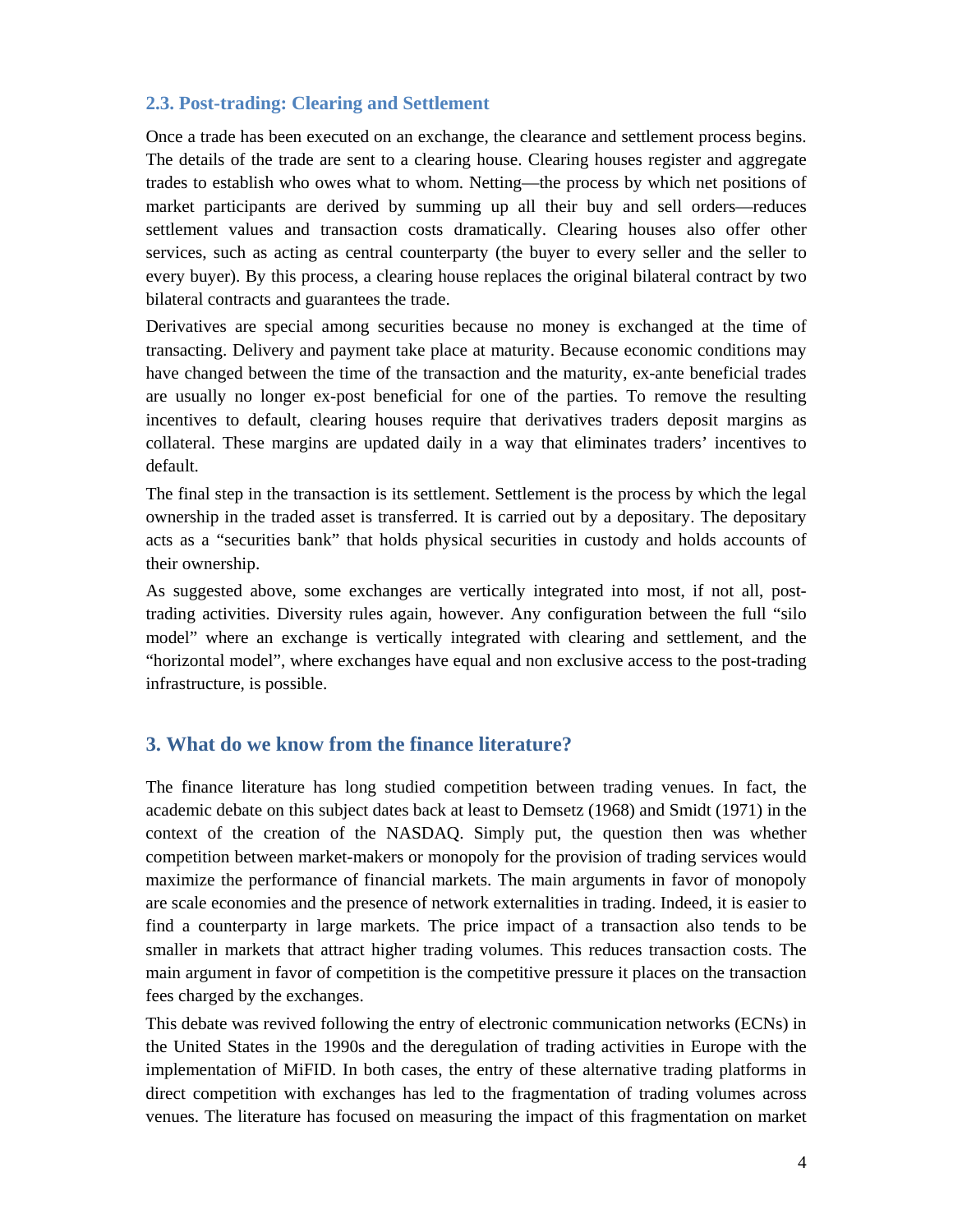performance. Typically, this is done by regressing measures of market quality of crosssections of stocks on measures of fragmentation (typically, the Herfindahl-Hirschman index of the trading shares of the stock across trading venues or the fraction of trading outside of the exchange where that stock is listed) and other control variables. This empirical approach has two major shortcomings, however. First, fragmentation is likely to be endogenous as competition tends to be higher for high volume and more liquid stocks.<sup>4</sup> Second, because the market microstructure and transparency of the competing electronic platforms often differ from the market microstructure and transparency of the incumbent exchange, exact causal relationships are hard to pin down: is the observed change in market quality the result of increased competition and fragmentation, or the result of the change in transparency? These shortcomings notwithstanding, it is probably safe to say that there is a broad consensus among finance academics that the entry of ECNs has brought more benefits to financial markets (in terms of pressure on fees, product innovation, transparency and liquidity) than costs (for a survey, see Biais, Glosten and Spatt, 2005).

One of the most interesting findings of this literature, and one that has attracted increased attention lately, is that competition has also resulted in self-selection of traders according to their information (Easley, Kiefer and O'Hara, 1996, Bessembinder and Kaufman, 1997, Barclay, Henderschott and McCormick, 2003, Reiss and Werner, 2005), trading motive (Madhavan, 1995), trading status, or access to routing technology (Foucault and Menkveld, 2008). These findings are very important because they add a new dimension to the monopoly versus fragmentation debate: sorting has consequences itself on market quality, independently on the level of fragmentation. Moreover, sorting raises redistributive concerns (between e.g. professional or institutional investors and retail investors) and calls for additional measures of market performance than those used traditionally to evaluate the welfare consequences of competition.<sup>5</sup>

A key feature of the existing finance literature is its focus on short-term phenomena. Typical finance datasets cover a very short time span. Likewise, the theoretical literature tends to take market structure and market microstructure as fixed when it evaluates the consequences of competition. It does not explain the market structures we observe.

One exception is the small historical finance literature on the competition between trading venues, which, by design, emphasizes longer run structural changes. These historical accounts emphasize the role of exchange strategies and of changes in the population of traders in explaining the failures and successes of exchanges. Caskey (2004), for example, argues that the Philadelphia Stock Exchange was successful at keeping a critical mass of trading in NYSE stocks because it took advantage of restrictions imposed on membership by the NYSE and leveraged technological innovation such as automated order routing services aimed at attracting order flow from discount brokers earlier than its competitors. Biais and Green (2007) argue that municipal bonds and corporate bonds, which used to be traded on the

<sup>&</sup>lt;sup>4</sup> The few papers that are able to overcome this endogeneity problem have found that fragmentation hurts market quality (e.g. Henderschott and Jones, 2005, Bennett and Wei, 2006).

<sup>&</sup>lt;sup>5</sup> Market performance for a security is usually measured by its liquidity, its volatility and the time it takes to return to equilibrium after a shock. These measures are related to the ultimate goals of financial markets. Highly liquid stocks, for example, command a price premium which means a lower cost of capital for the issuing firm.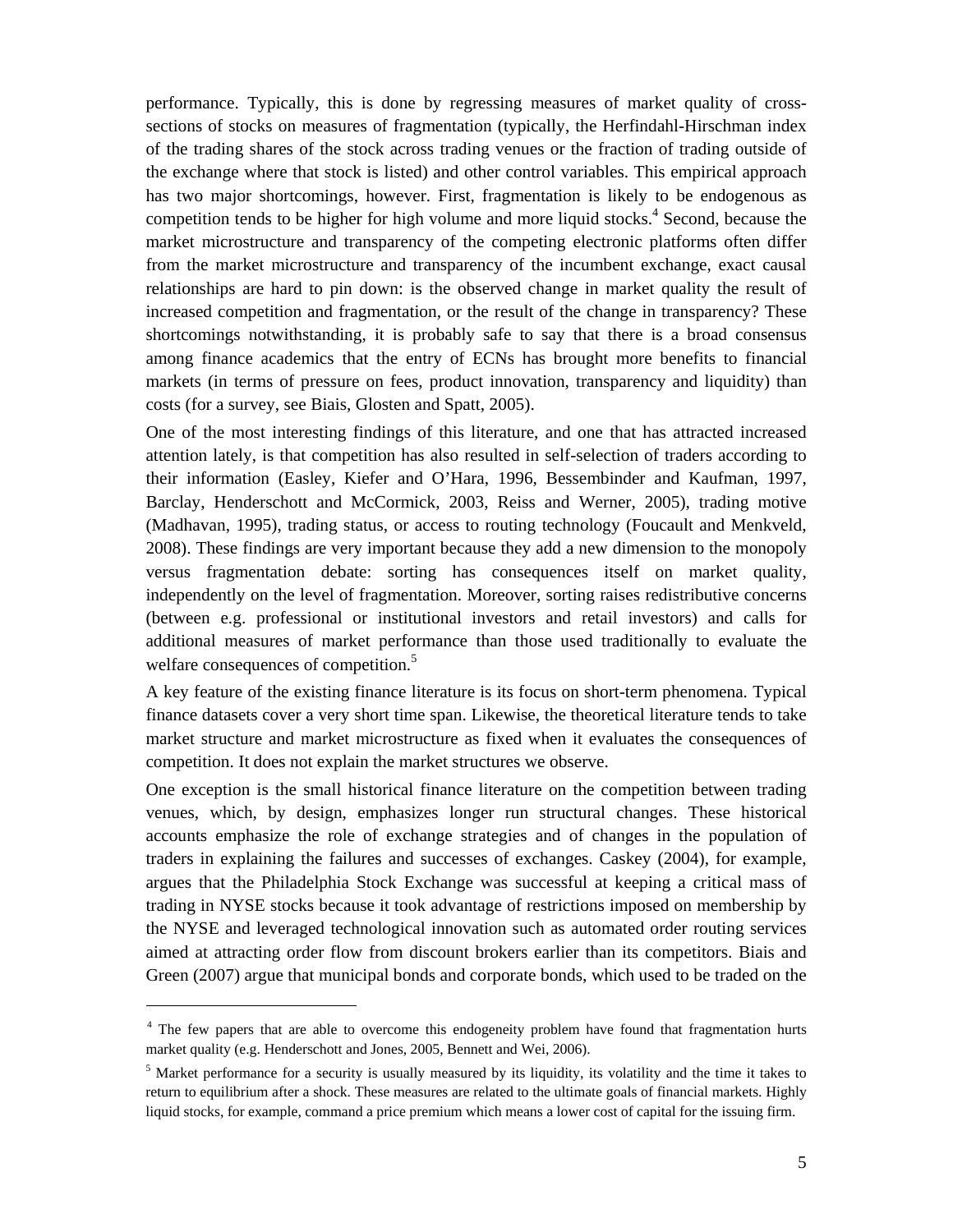NYSE, left the exchange for the opaque over-the-counter market following the rise of institutional trading in these securities. They also show that such migration had welfare costs in terms of higher transaction costs for retail investors.

Taken together, these two strands of the literature suggest that exchanges and trading venues respond to their environments, in particular to the heterogeneity of traders, and that these strategic responses shape the market structure of exchange services. In the next two sections, we explore two aspects of this competition between exchanges, which are better understood through a combination of industrial organization and finance.

## **4. Revisiting the Network Externality Puzzle**

In his survey of the market microstructure literature, Madhavan (2000) coined the term "network externality puzzle" to refer "to the fact that many markets are fragmented and remain so for a long period of time, despite strong economic arguments for consolidation." (p. 226) This fact is all the more surprising since it coexists with a very long series of failed attempts by exchanges to organize trading in assets already traded at other exchanges.

The previous section has mentioned some answers recently provided by the finance literature. As we move our focus away from the single market at hand to bring exchange strategies and market organization into the picture, other explanations come forward. To help organize the following discussion, it is useful to think of each of these explanations as contributing to one (or more) of the three generic countervailing forces to network effects: trader heterogeneity and the resulting exchange differentiation, switching costs and split-order incentives.

## **4.1. Trader heterogeneity**

-

As soon as traders are heterogeneous, an opportunity for differentiation and thus for market coexistence arises. In his classic paper, Pagano (1989) explored the scope for vertical differentiation between two trading venues, one attracting more trades and traders with a high value for liquidity but charging higher fees in return.

As discussed in section 3, the subsequent empirical literature has focused on information as the main source of trader heterogeneity and self-sorting into trading platforms. This literature has highlighted the interplay between the microstructure of the markets and the types of traders they attract.<sup>6</sup>

An underexplored source of differentiation, at least empirically, concerns product scope and geography (see Economides and Siow (1988) for a theoretical treatment). Product scope matters because increased netting opportunities in the post-trading stage, or simply convenience, can make a trader prefer to trade an asset on the exchange where he already trades other products. Geography matters for two reasons. First, regulation on cross-border access to exchanges can create artificial differences among traders in terms of costs of accessing these exchanges (Cantillon and Yin, 2010, document how geography and the state of regulation affects membership choices at two exchanges). Second, technology is changing how geography affects competition as fast connections become an ever more critical aspect

<sup>&</sup>lt;sup>6</sup> See also Henderschott and Mendelson (2000), Degryse, Van Achter and Wuyts (2009)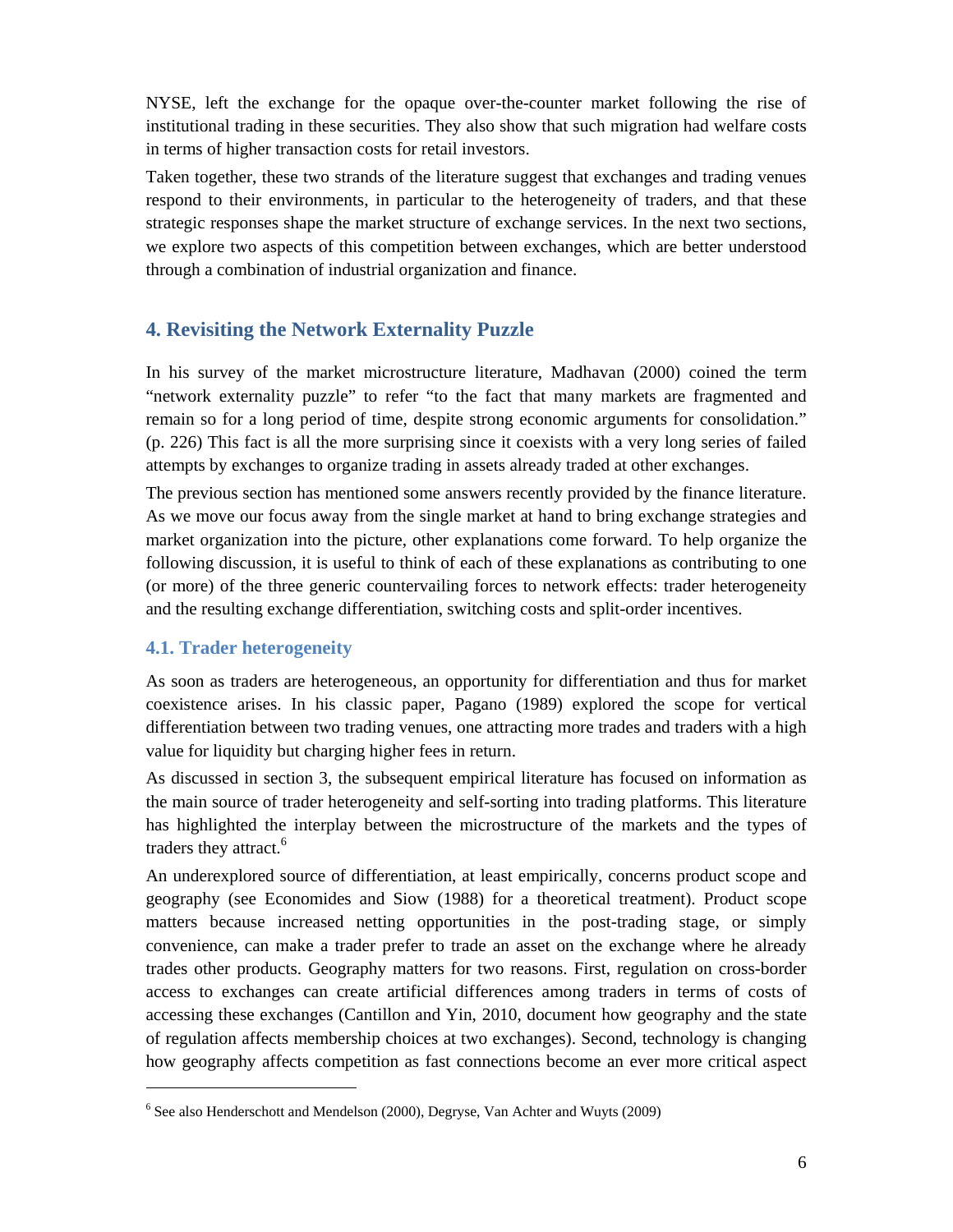of trading services in the presence of algorithmic trading.<sup>7</sup> Anecdotal evidence suggests that algorithmic trading is having an effect on exchange location decisions and on investment in technology.<sup>8</sup> Horizontal differentiation provides one explanation for the coexistence of trading of identical assets on two exchanges, *even when they have the same microstructure*.

Finally, it is worth mentioning that even within a country, regulation can introduce an artificial differentiation of traders. For example, until 2007, several European countries implemented a so-called concentration rule under which retail orders were required to be executed on a regulated market, thereby *de fact*o excluding alternative trading venues from this source of orders (Davies, Dufour and Scott-Quinn, 2006). Likewise, Germany had a default rule which required financial intermediaries to execute retail orders on a regulated exchange unless told explicitly otherwise (Gomber and Gsell, 2006).

#### **4.2. Switching costs**

-

Switching costs create inertia in the market structure and thus could explain both the long term coexistence of trading venues for the same assets, and the high barriers to entry that seem to exist in this industry.

Switching costs can arise at the level of trading and at the level of post-trading. At the level of trading, switching requires that a trader be able to send his order easily to the competing trading venue. To do so, this trader would traditionally need to be a member of that competing trading venue. Such a membership requires training, set-up costs and involves some regulatory and certification costs as well. However, intermediation and the development of order-routing technologies have increasingly allowed traders to avoid these trading-related switching costs.

When two competing exchanges use different clearing houses, switching costs also arise post-trading. First, a trader needs to be a member of the clearing house of the competing trading venue or connect to a firm that is. This switching cost is the equivalent of the switching cost arising at the trading level. More importantly for derivatives, margins create switching costs because they are collected on *net* open positions. Thus, when the two exchanges use different clearing houses, it is in the interest of a trader who has already open positions on one exchange to continue to trade on that exchange.

There is no academic study on the importance of switching costs for the competition between exchanges, but anecdotal evidence and comparisons of market structures with different clearing arrangements suggest that the switching costs arising at the post-trading stage are very important. A recent note by the US Department of Justice (DoJ) concludes from its analysis of several entry episodes that successful entry and coexistence of trading on different exchanges are more likely when identical contracts are fully fungible across exchanges so

 $<sup>7</sup>$  Depending on the source and the asset, algorithmic trading is currently thought to be responsible for between</sup> 40 and 70% of trading activity

<sup>&</sup>lt;sup>8</sup> For example, The Economist reported that "as most of the European [algorithmic traders] are located in London, Deutsche Börse announced an upgrade of its connection between Frankfurt and London (…). Similarly, NYSE Euronext moved its European data centre from Paris to London". (August 9, 2009)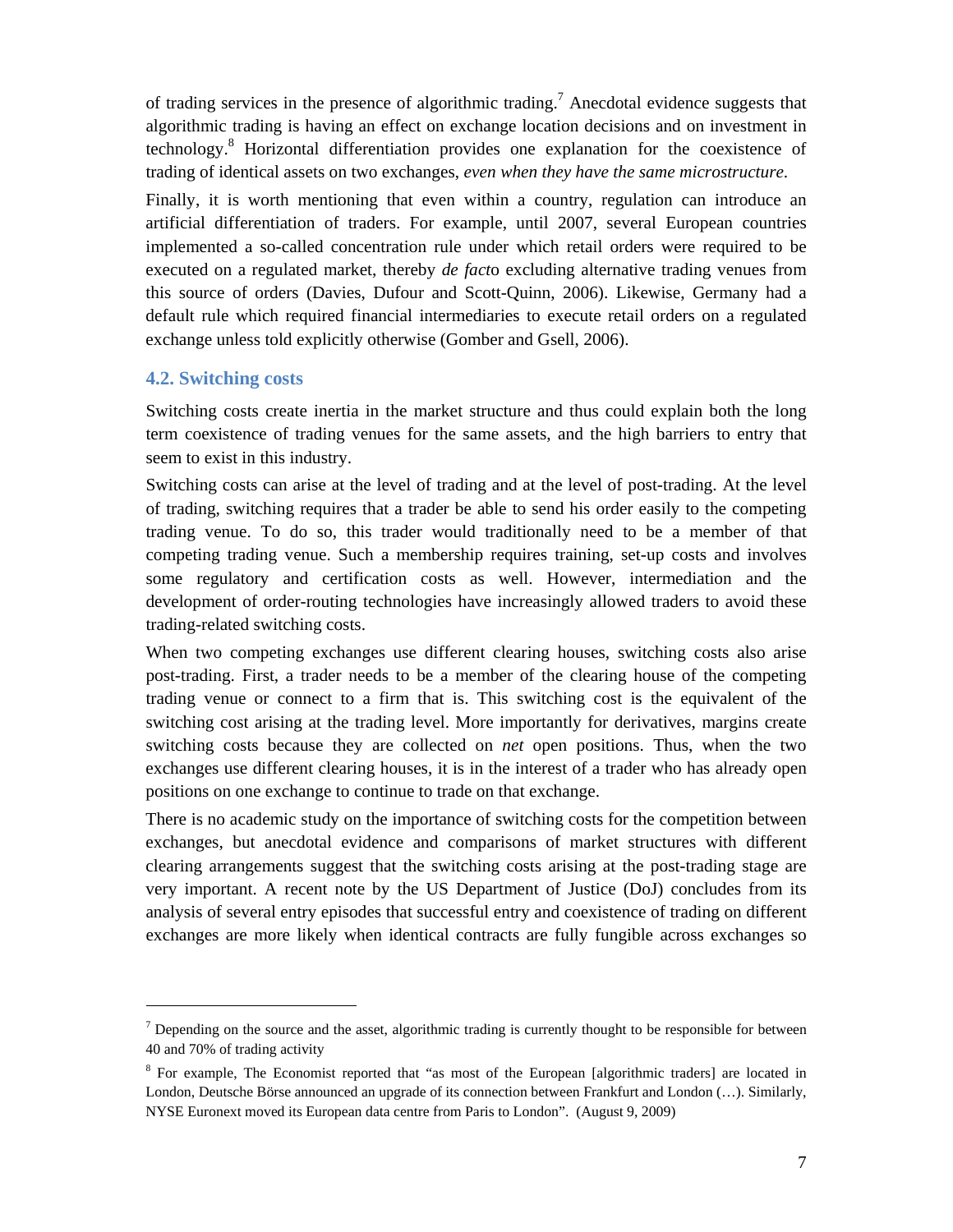that positions can be netted and margins reduced. $9$  The DoJ note goes on to conclude that "the control exercised by futures exchanges over clearing services (…) has made it difficult for exchanges to enter and compete in the trading of financial futures contracts." (Department of Justice, 2007). Switching costs are at the heart of this argument.

#### **4.3. Market impact and split-order incentives**

-

There is one last subtle force working towards maintaining two active exchanges, once each has acquired a critical mass of trading. The idea, crystallized by Ellison and Fudenberg (2003), is simple: when markets attract different types of traders and these traders prefer to be in a market with fewer traders of their types (in other words, there is some within-side competition), there exists a range of equilibrium allocations of these traders among different trading places. These coexistence equilibria are stable because each trader is strictly better off in its chosen market than switching to the other market (and moving prices adversely in that market as a result, an effect they call "market impact").

One of the applications that Ellison and Fudenberg consider is an extension of Pagano's (1989) model of trading venue choice. Like in the original model, traders use markets to diversify their endowment risks and commit to a trading venue before this risk is realized. Unlike the original model however, traders are ex-ante asymmetric: some are more likely to end up on the buying side, other are more likely to be on the selling side. Ellison and Fudenberg show that there typically exists a range of equilibria where trading is split across the two markets.

In Pagano's model, traders choose where to trade before endowments are realized, suggesting high switching costs for trading ex-post. Foucault and Menkveld (2008) show how the mechanics of limit order books with time priorities (which are typical of electronic trading platforms) generate similar "market impact" effects without such switching costs. In their model, liquidity traders decide where to place their limit orders. Because orders with the same limit prices are executed in the order of their submission, these liquidity traders may want to place their order in the "smaller" market if this increases the probability that their limit order is executed. Foucault and Menkveld argue that such microstructure-induced splitorder incentives and the development of smart order routers that can exploit these incentives explain the fragmentation of trading in Dutch stocks between the London Stock Exchange and Euronext.

The above models assume that the demand for trading is exogenous. In practice, trading is largely endogenous. The mere fact that the same product is traded on several exchanges generates arbitrage opportunities and thus trading volumes.<sup>10</sup> It is an open question to what extent such arbitrage activity helps coexistence persist.

<sup>&</sup>lt;sup>9</sup> The DoJ's conclusions rely on the analysis of three failed entries in the US futures market where clearing houses had exclusive agreements with the exchanges (BrokerTec versus CBOT and Eurex versus CBOT for US Treasury bonds and notes, Euronext.Liffe's versus CME for Eurodollars futures), and the coexistence of trading venues for US stock options and US equities (U.S. DoJ, 2007).

 $10$  One of the market participants we interviewed for our study on the Battle of the Bund (Cantillon and Yin, 2010) claimed that the arbitrage activities of his firm had generated up to 10% of the trading volume on the entrant exchange, DTB.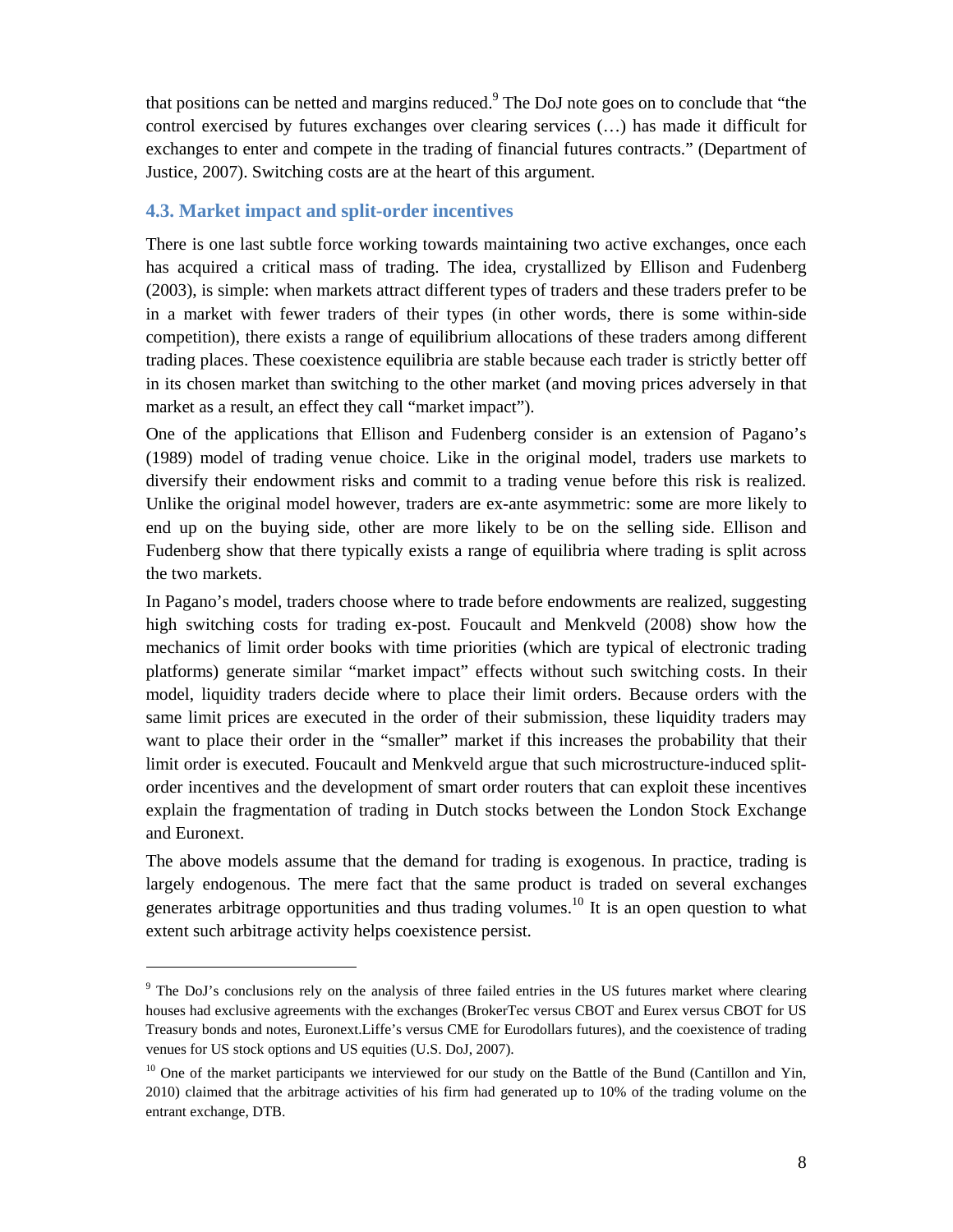### **4.4. New questions**

-

We have now reviewed a long series of forces that counter the aggregation force of network effects in the exchange industry. In addition, there are structural factors that decrease the network effects, such as intermediation (Galetovic and Zurita, 2002, Cantillon and Yin, 2010) and the development of smart routing technologies that allow traders to access the market offering the best price at every moment in time (Stoll, 2006). So where does this leave us?

First, it is now clear that there are a lot of reasons why markets for the same assets can coexist and that some of these reasons have changed over time. In that sense, there is no longer any "network externality puzzle". What is less clear is to what extent these factors influence outcomes in any single market, or put differently, to what extent we can predict which markets will concentrate and which will coexist.

To illustrate, Figures 1-3 show the market shares of competing exchanges for three derivatives: the Bund, a future on the long-term government bond in Germany; the future on the West Texas Intermediate (WTI) light sweet crude oil contract; and the future on the Nikkei 225 stock index. In all three cases, the clearing houses differ between the competing exchanges so that switching costs are likely to be high. At the same time, the Bund market did tip after a long plateau, whereas coexistence prevails and might be the long term outcome for the other two markets.

Part of the difficulty, of course, lies in understanding the *relative importance* of these factors in determining traders' choices of market venue. Cantillon and Yin (2010) provide a first step in this direction by studying the determinants of traders' membership choice at DTB and LIFFE during the  $1990s$ <sup>11</sup>. Their analysis exploits the large variation in exchange strategies and regulation over this period to pin down their impact. One of their main results is that trader heterogeneity along the horizontal dimension (which includes product scope, geography and other trader characteristics) dominates trader heterogeneity in the value for liquidity in explaining membership choice. This result rationalizes the long plateau equilibrium observed in Figure 1. It does not, however, explain why the market eventually tipped despite both exchanges attracting a distinct set of traders.

 $11$  Membership is distinct from the choice of where to send an order. A membership at one exchange allows a trader to route an order to this exchange without using a broker.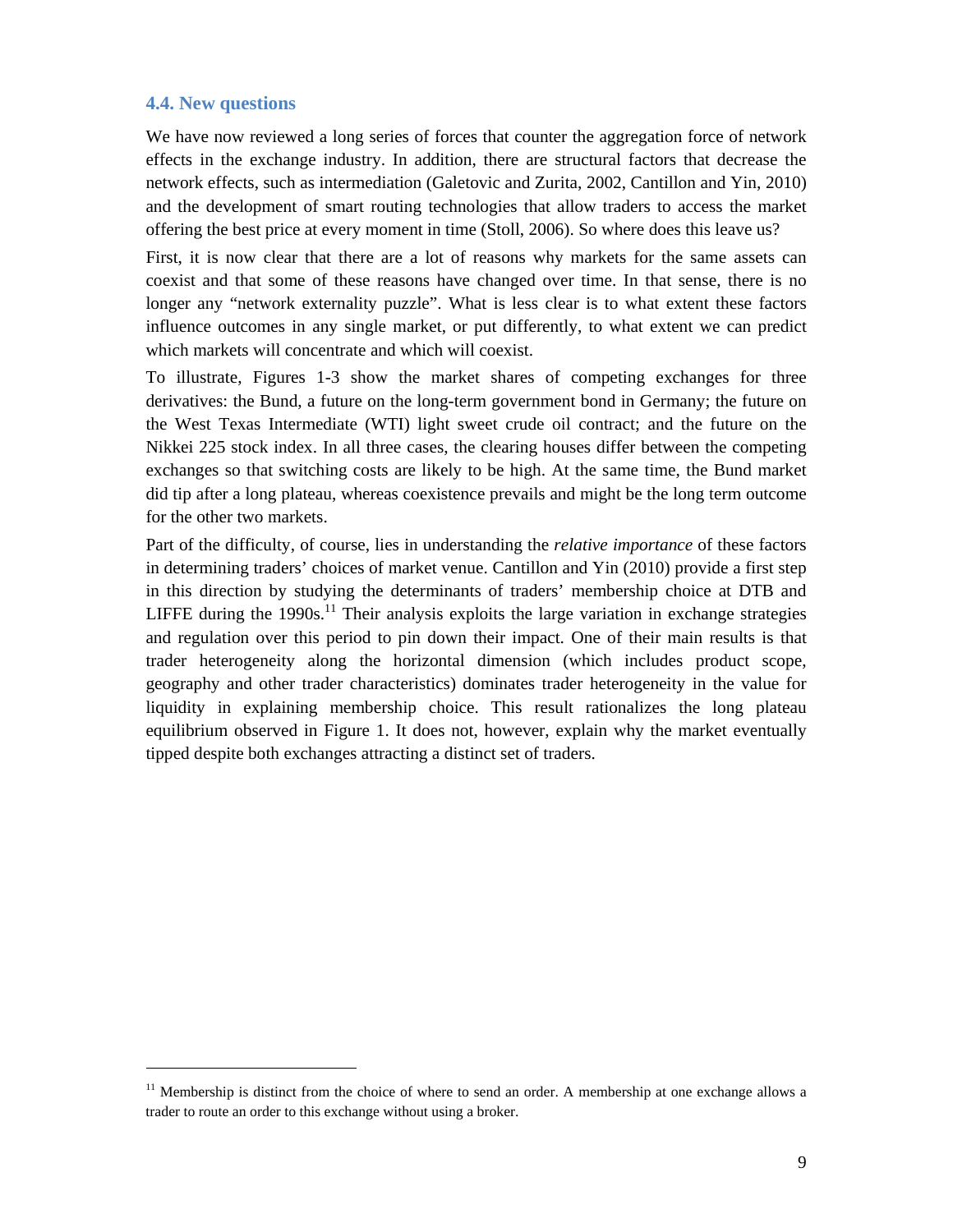

Figure 1: Market shares in Bund futures trading volume

**Source: Thomson Reuters Datastream** 



**Figure 2: Market shares in the Nikkei 225 future**

**Source: Thomson Reuters Datastream12**

<sup>&</sup>lt;sup>12</sup> In order to match units, SIMEX volumes were halved to reflect the smaller size of SIMEX Nikkei 225 futures contracts (500 yen \* index) relative to OSE (1000 yen \* index). The CME contracts were the same size as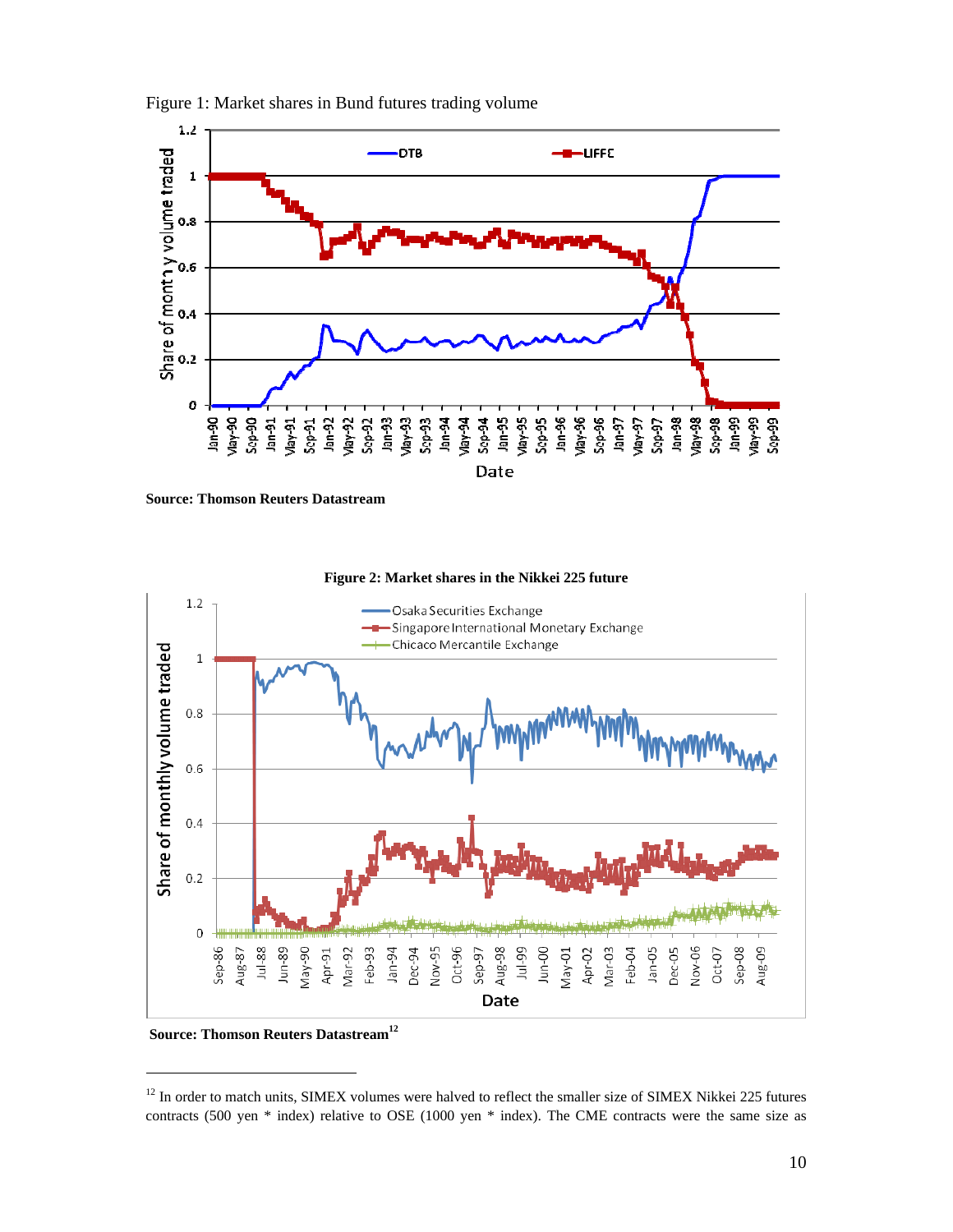Likewise, a superficial analysis of the Nikkei 225 market (Figure 2) suggests that trader heterogeneity, in particular because of geography, has played a key role both in explaining why the Osaka Stock Exchange was able to get a big share of the market from the very beginning (because it served the Japanese market that the Singapore International Monetary Exchange - SIMEX - was not reaching effectively) and why the market remains segmented geographically. However, all three exchanges now offer electronic trading and have similar operating hours, and traders are less geographically segmented than 20 years ago. This raises the question of whether the current coexistence is sustainable.

The competition between NYMEX and the InterContinental Exchange (ICE) for the WTI future also raises interesting questions because the success of ICE to gain a significant share of the WTI contract contrasts with the failure of NYMEX to get any critical mass in the Brent crude oil contract, a similar contract for which ICE is the incumbent.<sup>13</sup>





**Source: ICE and NYMEX websites** 

-

SIMEX contracts and were adjusted accordingly. The US-denominated Nikkei 225 futures contracts (US\$5 \* index) were converted to yen based on monthly average exchange rates from Datastream and then converted accordingly to OSE equivalents. On July 18, 2006, OSE introduced the Mini Nikkei 225 future (100 yen \* index), so these volumes were divided by 10 and then added to the standard OSE Nikkei 225 futures volume to determine OSE Nikkei 225 futures volumes. In November, 2006, SGX added a US dollar-denominated Nikkei 225 future equivalent to the CME version. In January 1, 2008, SGX added a Mini Nikkei 225 future of the same size as the OSE Mini Nikkei 225 future. These contract volumes were adjusted and added accordingly to exchange volumes for Nikkei 225 futures trading.

<sup>13</sup> Some observers have argued that ICE was able to get a critical mass of trading in the WTI because it introduced reductions in margin requirements, for traders trading both contracts on the ICE. These make it cheaper for traders trading the Brent on the ICE to also trade the WTI. Others have argued that ICE's success lies in its ability – through lower margin requirements – to attract speculative trading.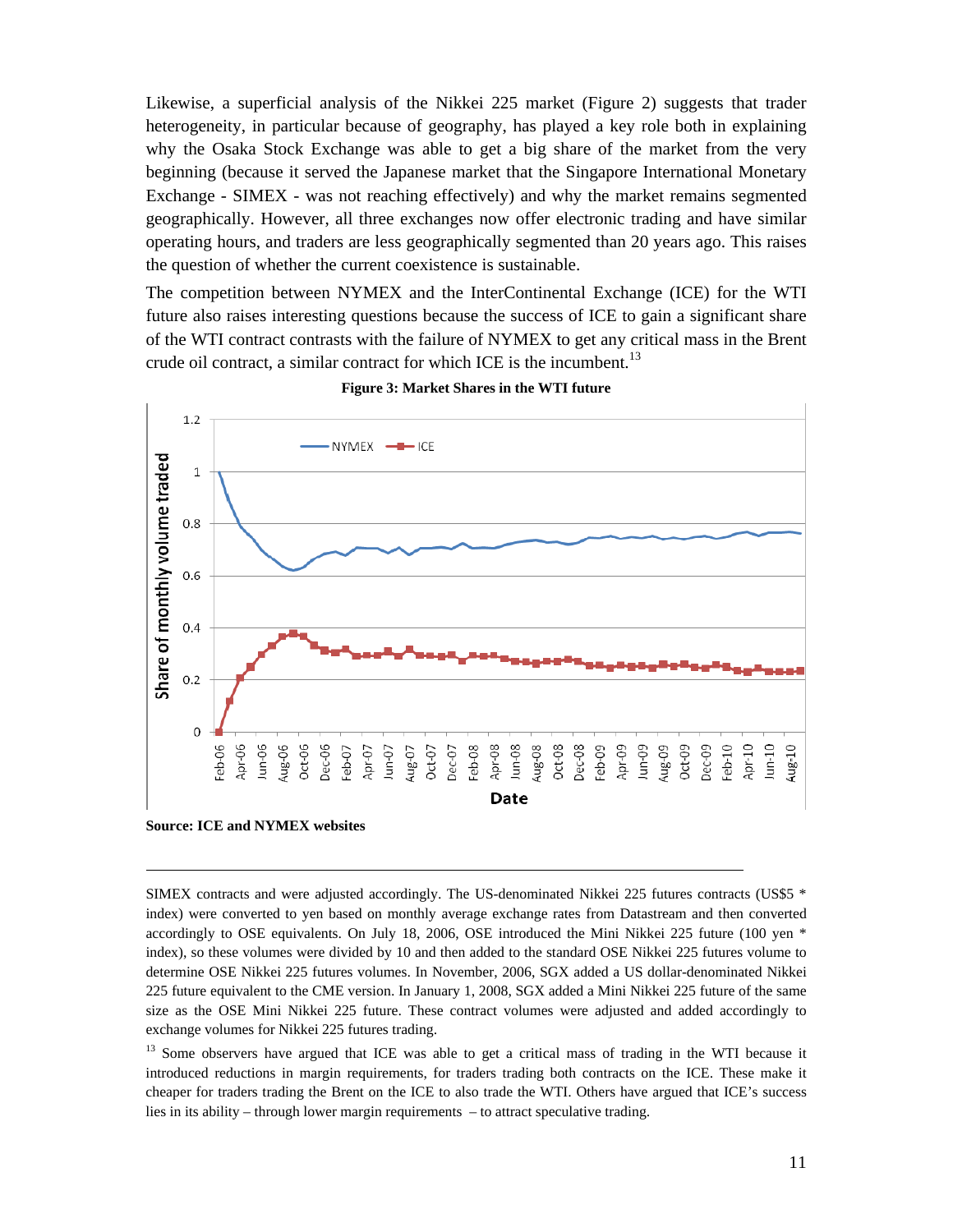Clearly, we need to better understand how the factors described in sections 4.1.-4.3 explain traders' choice of where to route their orders and how this depends on the asset traded.

A second implication of our analysis is that we need to better understand what market structure and exchange strategies are likely to arise at equilibrium and their properties. In other words, we need to start endogenizing market structure. Here, the issues seem familiar for an industrial organization audience. Exchanges are industries that combine network effects, large fixed costs, switching costs and differentiation. Thus, we can expect many of the same issues that arise in this type of industries: multiple equilibria, importance of beliefs and history, biased technological choices, and ambiguous welfare results. A few papers apply this approach to study the market structure in the exchange industry (e.g. Di Noia, 2001, Juranek and Walz, 2010).

One important subtlety, however, is that the market microstructure *is* part of the business model of an exchange and, as such, a choice variable.<sup>14</sup> Thus simply applying tools of industrial organization will not be sufficient. As far as understanding competition among exchanges is concerned, there are obvious benefits to reap from integrating insights from the financial microstructure literature into an industrial organization approach to exchanges.<sup>15</sup>

## **5. Exchanges as Multi-sided Markets**

Exchanges are multi-sided markets in at least two respects. First, stock exchanges need to attract listings from firms to attract trading in these stocks. Likewise, firms will be attracted to list on an exchange if the exchange is able to attract sufficiently enough trading to provide for a liquid secondary market for their stocks. Second, the heterogeneity of traders' motives also introduces multi-sided aspects at the trading level: liquidity suppliers are better off in markets that also attract liquidity demanders, and vice versa.<sup>16</sup> In both cases, looking at the competition between exchanges through the lens of multi-sided markets can provide new insights.

We first consider how the listing's activity of exchanges affects the competition in trading. One standard insight from the two-sided market literature (e.g. Rochet and Tirole, 2006 or Rysman, 2009 for general introductions) is that pricing on one side of the market will depend not only on the elasticity of demand on that side of the market but also on the value of "consumers" of that side for the other side. Everything else kept constant, prices will be lower, the more this side contributes to the other. Although there is a significant literature on the competition for listings, we are not aware of any paper that integrates the two-sided aspects of the problem. Foucault and Parlour (2004) come closest as they view exchanges

 $14$  This is not totally unknown in industrial organization. This feature is found in other settings where market places compete such as online auction sites (Haruvy et al., 2008), sport cards (Jin and Kato, 2007), or realty intermediaries (Hendel, Nevo and Ortalo-Magné, 2009). As in finance however, the bulk of the research has looked at outcomes, taking the design of these markets as given.

<sup>&</sup>lt;sup>15</sup> See Colliard and Foucault (2010) for an attempt in this direction.

<sup>&</sup>lt;sup>16</sup> Following Rochet and Tirole (2006), trading will be multi-sided if the fee structure - e.g. how much is charged to liquidity suppliers and to liquidity demanders – matters beyond the price levels. This will be the case in financial markets if there are market frictions and trading is endogenous.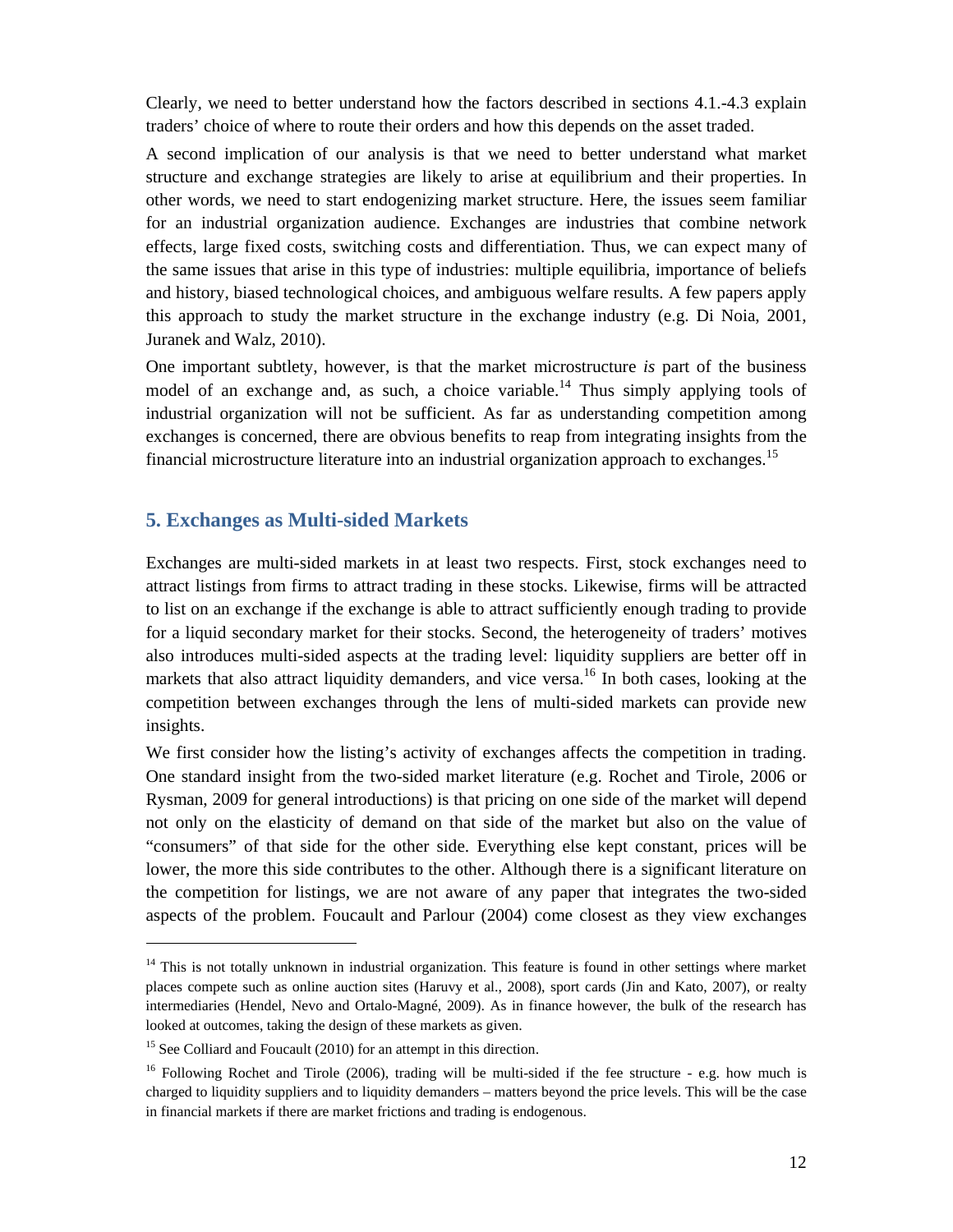both as setting listing fees and choosing a technology that will ultimately affect trading costs. They focus on the vertical differentiation of exchanges according to trading costs and listing fees to reduce the pressure of competition.

Derivatives exchanges are notoriously more profitable than stock exchanges. Table 1 provides the operating ratios for a few US and European stock and derivatives exchanges that confirm this view. Could the two-sided structure of stock exchanges be one explanation?<sup>17</sup> Certainly, the existence of a listing side to stock exchanges is likely to put greater pressure on transaction fees at stock exchanges than at derivatives exchanges, where prices are only set with a view to maximize profits from trading activities. On the other hand, the elasticity of the demand for trading may also differ between stock exchanges and derivatives exchanges, due to the nature of the products traded. This could be the reason for the lower profitability of stock exchanges. Demand elasticities cannot explain everything, however. The three US stock option exchanges in Table 1 (namely, NYMEX, CBOE and ISE), which do have significant overlap in products traded, have tended to outperform US stock exchanges during most of the decade.<sup>18</sup>

| <b>EOUITY</b>      | 2009 | 2008 | 2007 | 2006 | 2005 | 2004 | 2003 | 2002 | 2001   |  |
|--------------------|------|------|------|------|------|------|------|------|--------|--|
| <i>NASDAQ</i>      | 18%  | 18%  | 15%  | 15%  | 18%  | 10%  | 16%  | 26%  | 22%    |  |
| <i>NYSE</i>        | 6%   | 21%  | 22%  | 10%  | 3%   | 0%   | 4%   | 1%   | n/a    |  |
| Euronext           |      |      |      | 37%  | 33%  | 23%  | 28%  | 24%  | 17%    |  |
| Xetra              | 29%  | 49%  | 57%  | 57%  | 45%  | 40%  | 27%  | 8%   | 16%    |  |
| LSE                | 42%  | 48%  | 52%  | 52%  | 41%  | 35%  | 34%  | 36%  | 34%    |  |
| <b>DERIVATIVES</b> |      |      |      |      |      |      |      |      |        |  |
| <b>CME</b>         |      | 62%  | 60%  | 57%  | 58%  | 51%  | 39%  | 38%  | 31%    |  |
| <b>CBOT</b>        | 61%  |      |      | 44%  | 28%  | 20%  | 31%  | 20%  | n/a    |  |
| <b>NYMEX</b>       |      | 65%  | 61%  | 55%  | 38%  | 21%  | 10%  | 14%  | 3%     |  |
| Eurex              | 47%  | 59%  | 62%  | 66%  | 50%  | 43%  | 56%  | 48%  | 37%    |  |
| ISE                |      |      | 38%  | 44%  | 39%  | 38%  | 33%  | 4%   | $-20%$ |  |
| <b>CBOE</b>        | 42%  | 44%  | 40%  | 27%  | 10%  | n/a  | n/a  | n/a  | n/a    |  |

**Table 1 Profitability of equity vs. derivative exchanges** 

-

Notes: Profit margins are calculated as operating income/total revenues (excluding exceptional items), based on annual reports. Rows are merged following a merger or an acquisition. When possible, derivatives and stock trading activities are separated. Xetra is the cash equity market of Deutsche Boerse. NASDAQ: Numbers include the stock derivatives activities of AMEX until 2004 and the derivatives activities of the Boston Stock Exchange, the Philadelphia Stock Exchange and OMX AB as of 2008. NYSE and Euronext: The Euronext numbers include the derivatives activities of LIFFE as of January 1, 2002. NYSE and Euronext merge in April 2007. The numbers include the stock options activities of Amex as of October 1, 2008. LSE: The numbers include the stock derivatives activities of EDX London from 2003 onwards, and the derivatives and energy trading of IDEM and IDEX as of 2008. CME / CBOT / NYMEX: the top 2008 number includes the activities of NYMEX as of August 23, 2008. The bottom number is based on the second quarter 10-Q, 6 months, ending

<sup>&</sup>lt;sup>17</sup> With the exception of indices, derivatives exchanges do not require the authorization of the issuer of the underlying instrument to organize trading in a derivative based on this instrument.

 $18$  Another popular explanation for the profitability differential lies in scale economies and the fact that trading volumes in derivatives are booming.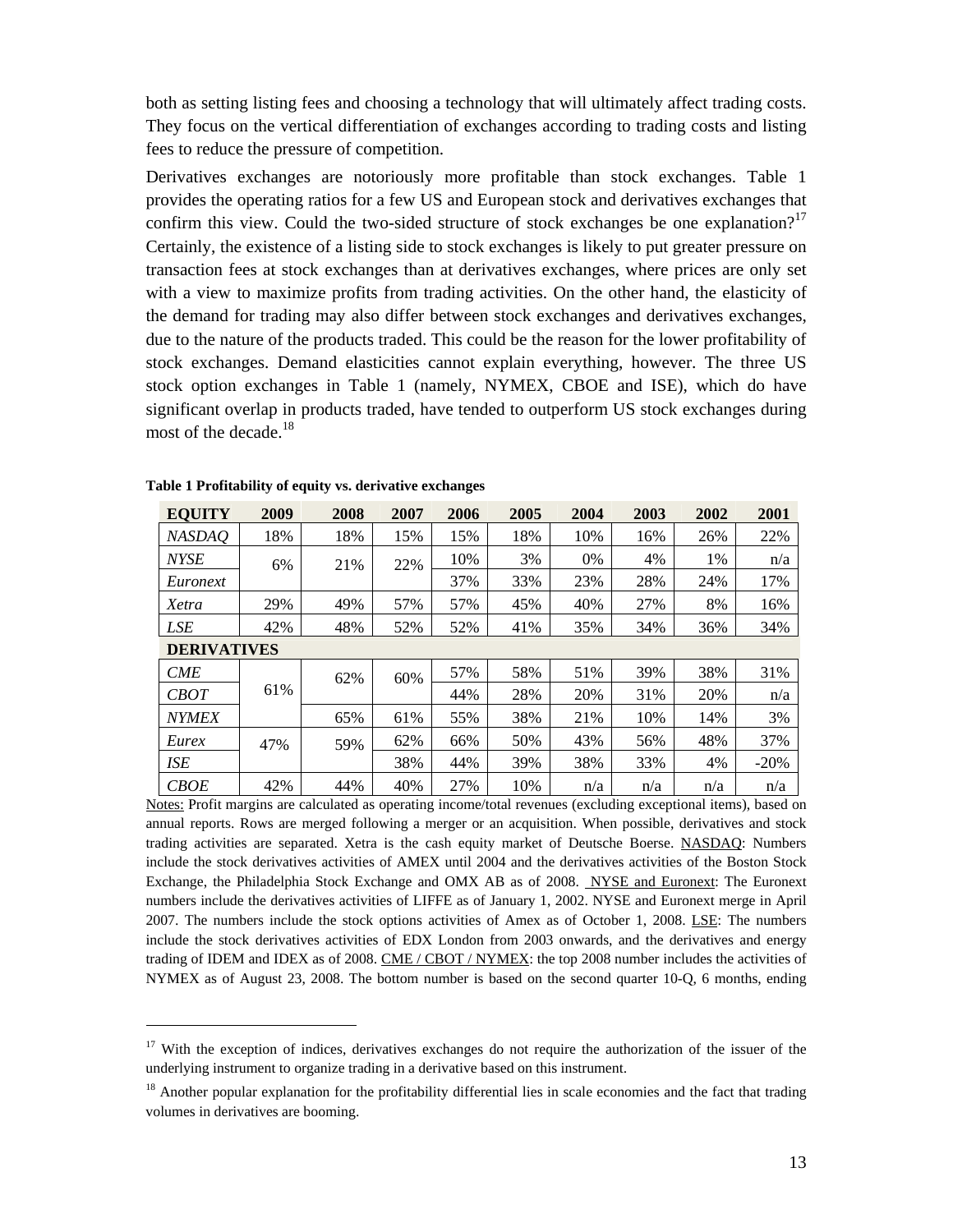June 30, 2006. Eurex / ISE: ISE numbers include stock trading as of September 2006. CBOE: numbers include stock trading activities as of 2007.

Sources: 10-K filings, annual reports, company websites, and Thomson Reuters Datastream.

Analyzing competition between exchanges from the angle of two-sided markets clearly opens up a lot of new research questions and begs for a different assessment of competition (on the danger of applying standard "one-sided" logic to two-sided markets, see Wright, 2004). For example, most of the competition between stock exchanges is between exchanges that have a listing function and trading platforms that do not perform such a role. How does this affect the interdependency between the listing business and the trading business of stock exchanges? To what extent does the decoupling of the two affect pricing incentives by the two exchanges? Should listing still be controlled by exchanges?<sup>19</sup>

Finally, we turn to the multi-sidedness induced by trader heterogeneity. Pricing by exchanges, by which we mean their fee structure, is a much less studied topic. Some fees observed in practice do suggest a two-sided motivation, however. One example is scratch trade fees, which are reduced fees targeted at day-traders trading on the floor when they close their positions with a negative profit.<sup>20</sup> Such reduced fees can only be explained on the basis of the liquidity provided by these traders. Likewise, the current regular fees for stock trading on the NYSE are lower for transactions adding liquidity than taking liquidity.<sup>21</sup> Foucault, Kadan and Kandel (2009) offer a first analysis of exchanges' fee structure in that direction.

## **6. Concluding Comments**

Financial markets are in flux and this is not only because of the current financial crisis. Technology has dramatically changed the economics of this industry by facilitating the entry of alternative trading venues, changing the role of geography in differentiating exchanges, reducing switching costs and more generally facilitating the routing of traders' orders to different exchanges simultaneously.

As policy-makers worldwide begin to address pressing issues on the optimal organization of financial markets, scientific understanding of these issues needs to increase.

In this short paper, we have described a series of open questions at the interface between industrial organization and finance. To recap: How does trader heterogeneity affect market structure? How important are switching costs? What explains why some assets trade in multiple trading venues while others concentrate? How do the complementary activities to trading, such as post-trading, listing and data sales, affect the economics of the trading industry? The priority should be to get a better understanding of the demand for trading and endogenize market structure to be able to derive normative implications for regulation and competition policy interventions.

 $19$  On this point, see Macey and O'Hara (2002).

 $20$  LIFFE for example had such a scheme in place for locals (the name given to day-traders who are members of the exchange and trade on the floor) until 1998.

<sup>&</sup>lt;sup>21</sup> See NYSE price list 2010, available at: http://www.nyse.com/pdfs/nyse\_equities\_pricelist.pdf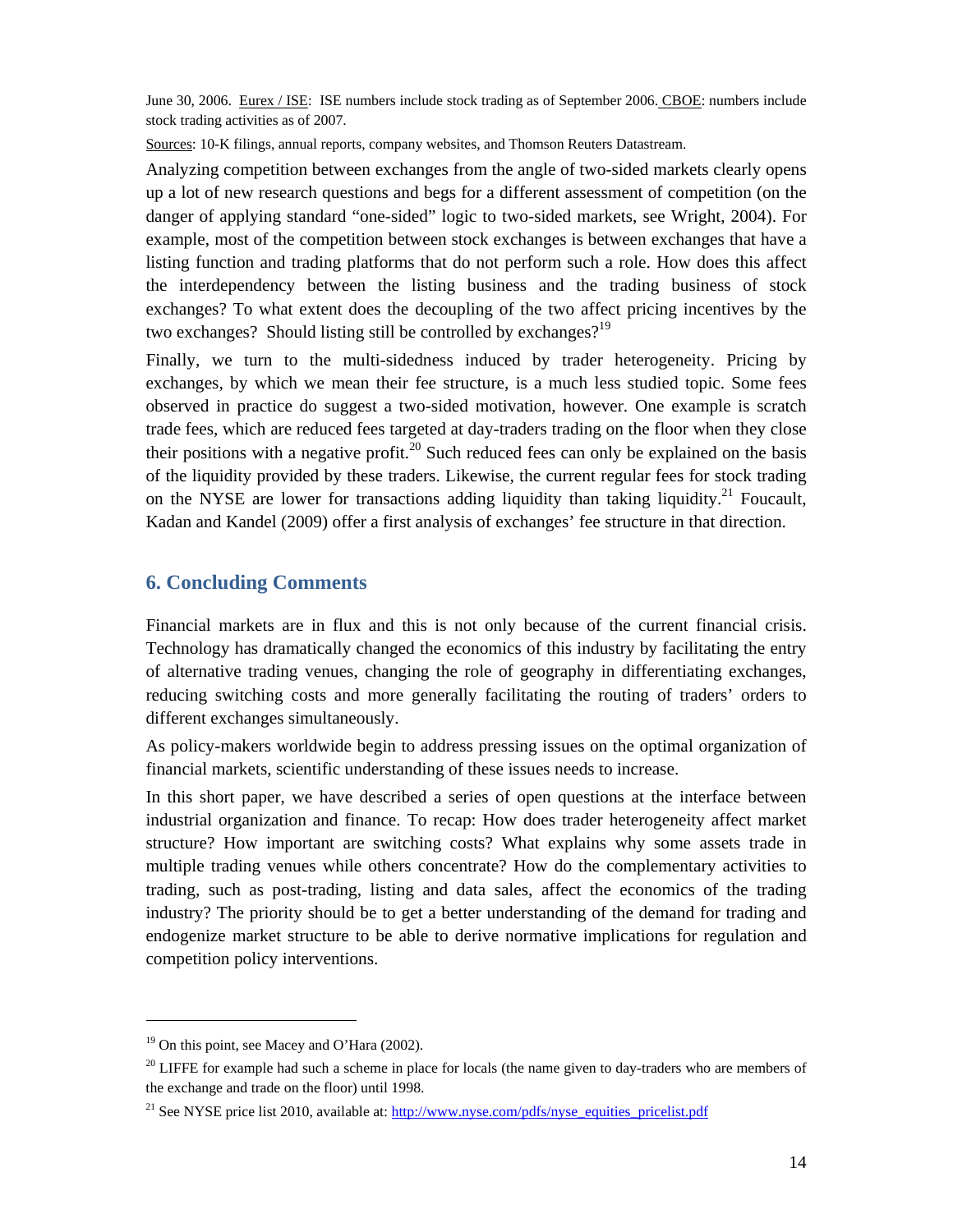Answering these questions requires that we take a broader view of exchanges than what is traditionally done in the finance literature. At the same time, any analysis will need to account for the fact that the microstructure of exchanges is part of their business models. Studying exchanges is like studying any other industry: it requires a minimum understanding of the institutional environment. IO economists should overcome their qualms about studying financial markets.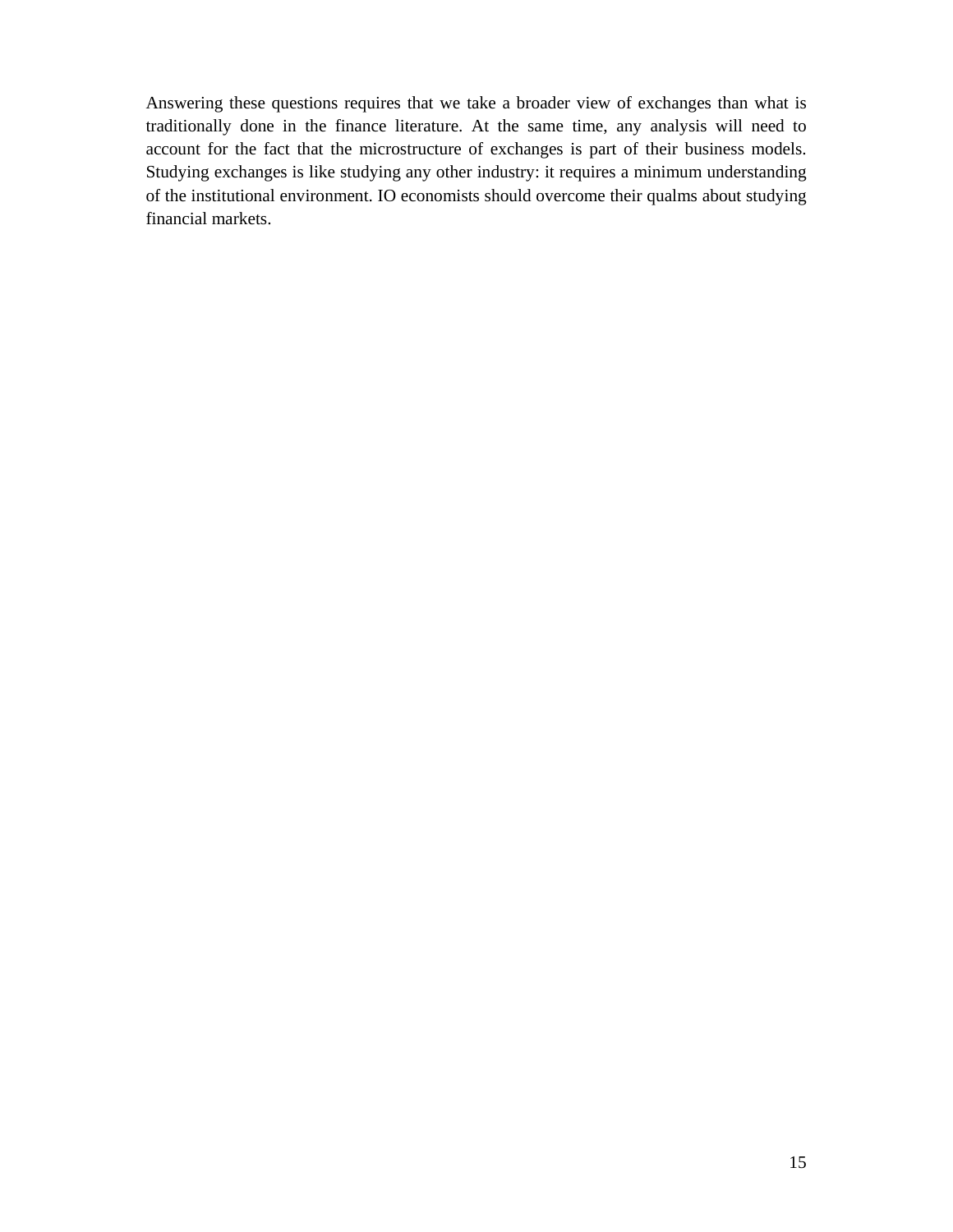#### **References**

- Barclay, M., T. Hendershott and D.T. McCormick (2003). "Competition among Trading Venues: Information and Trading on ECNs," *Journal of Finance*, 58, 2637-2665.
- Bennett, P. and L. Wei (2006). "Market Structure, Fragmentation and Market Quality Evidence from Recent Listings Switches," *Journal of Financial Markets*, 9, 49-78.

Bessembinder, H. and H. Kaufman (1997). "A Cross-Exchange Comparison of Execution Costs and Information Flow for NYSE-Listed Stocks," *Journal of Financial Economics*, 46(3), 293-319.

- Biais, B., L. Glosten and C. Spatt (2005). "Market Microstructure: a Survey of Microfoundations, Empirical Results and Policy Implications," *Journal of Financial Markets*, 8(2), 217-264.
- Biais, B. and R. Green (2007). "The Microstructure of the Bond Market in the 20th Century," IDEI Working Papers 482, Institut d'Économie Industrielle (IDEI).
- Cantillon, E. and Yin, P. (2010). "Competition between Exchanges: Lessons from the Battle of the Bund." Mimeo.
- Caskey, J. (2004). "The Philadelphia Stock Exchange: Adapting to Survive in Changing Markets," *Business History Review*, 78, 451-487.
- Colliard, J.E. and T. Foucault (2010). "Securities Market Structure, Trading Fees, and Investors' Welfare," mimeo.
- Chemmanur, T. and P. Fulghieri (2006). "Competition and Cooperation among Exchanges: A Theory of Cross-Listing and Endogenous Listing Standards," *Journal of Financial Economics*, 82(2), 455-489.
- Davies, R., A. Dufour and B. Scott-Quinn (2006). "The MiFID: Competition in a New European Equity Market Regulatory Structure," in *Investor Protection in Europe: Corporate Law Making, The MiFID and Beyond*, eds. G. Ferrarini and E. Wymeersch; Oxford University Press, 163-197.
- Degryse, Hans, Mark Van Achter and Gunther Wuyts (2009), Dynamic Order Submission Strategies with Competition between a Dealer Market and a Crossing Network, *Journal of Financial Economics,* 91, 319-338
- Demsetz, H. (1968). "The Cost of Transacting," *Quarterly Journal of Economics,* 82(1), 33- 53.
- Di Noia, C. (2001). "Competition and Integration among Stock Exchanges in Europe: Network Effects, Implicit Mergers and Remote Access," *European Financial Management*, 7, 39–72.
- Easley, D., N. Kiefer and M. O'Hara (1996). "Cream-Skimming or Profit-Sharing? The Curious Role of Purchased Order Flow," *Journal of Finance*, 51(3), 811-33.
- Economides, N. and A. Siow (1988). "The Division of Markets Is Limited by the Extent of Liquidity (Spatial Competition with Externalities)," *American Economic Review*, 78(1), 108-121.
- Ellison, G. and D. Fudenberg (2003). "Knife-Edge or Plateau: When Do Market Models Tip?," *The Quarterly Journal of Economics*, 118(4), 1249-1278.
- Galetovic, A. and F. Zurita (2002) "Liquidity and the Simple IO of Stock Exchanges," Instituto de Economia PUC Working Paper No. 211; CEA Working Paper No. 123.